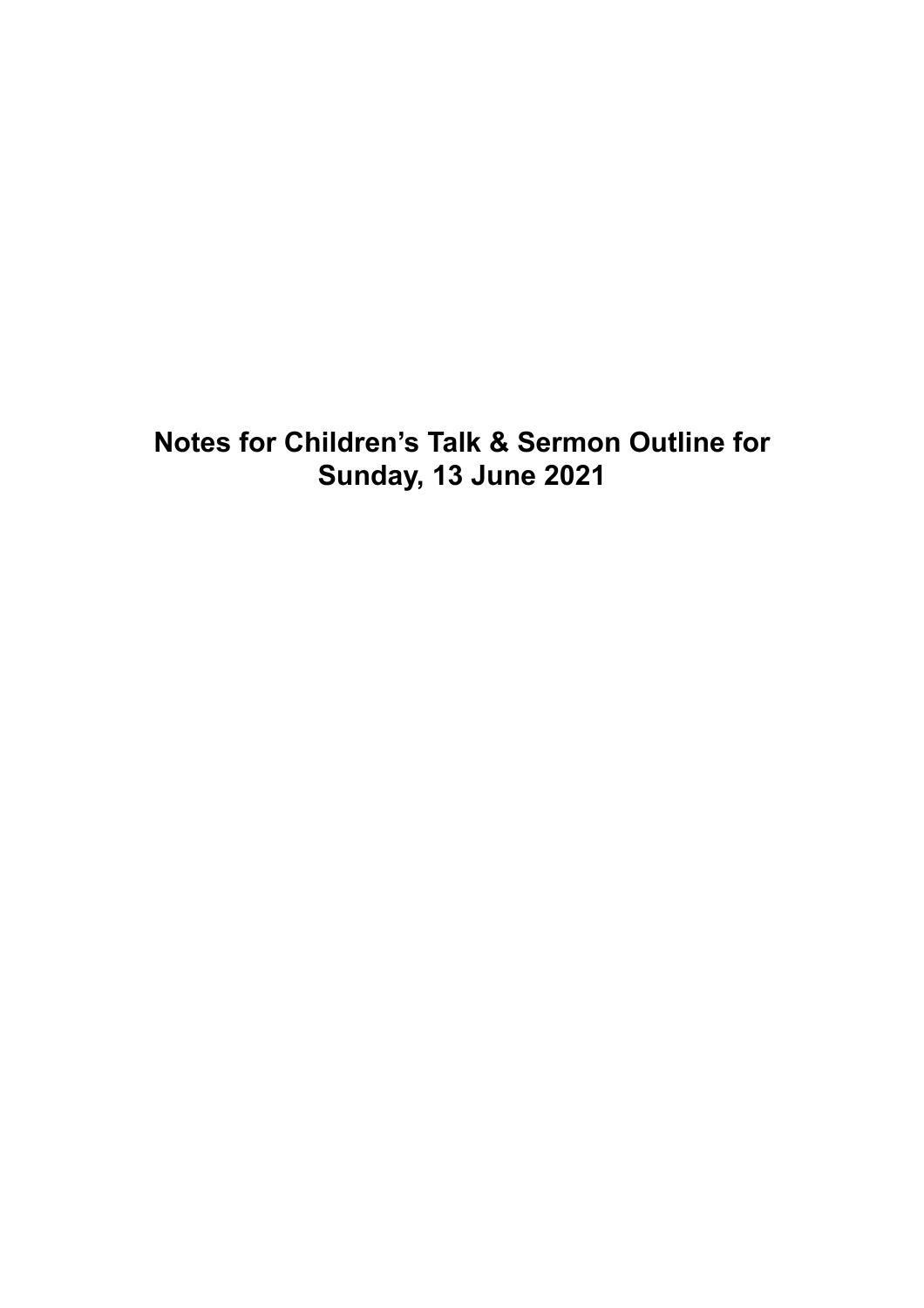# **Children's Talk: When You Have the Upper Hand, Respond With Love**

- I've got a weird question for you: If you've been fighting with someone, would you rather have a gun or a packet of chips?
- You might remember that last week we read a story where the Syrian army surrounded the city where the prophet Elisha was and his servant was very scared, until Elisha said, "Do not fear, for those who are with us are more than those who are with them" and then he prayed to the Lord to open his servant's eyes so that he could see that there was an even bigger angel army all around them (2 Kings 6:16-17).
- Now let's read what happened next.
	- 2 Kings 6:18-23 (NKJV, modified)
		- <sup>18</sup> So when the Syrians came down to him, Elisha prayed to Jehovah, and said, "Strike this people, I pray, with blindness." And He struck them with blindness according to the word of Elisha.

19 Now Elisha said to them, "This is not the way, nor is this the city. Follow me, and I will bring you to the man whom you seek." But he led them to Samaria.

20 So it was, when they had come to Samaria, that Elisha said, "Jehovah, open the eyes of these men, that they may see." And Jehovah opened their eyes, and they saw; and there they were, inside Samaria!

21 Now when the king of Israel saw them, he said to Elisha, "My father, shall I kill them? Shall I kill them?"

22 But he answered, "You shall not kill them. Would you kill those whom you have taken captive with your sword and your bow? Set food and water before them, that they may eat and drink and go to their master." 23 Then he prepared a great feast for them; and after they ate and drank, he sent them away and they went to their master. So the bands of Syrian raiders came no more into the land of Israel.

- So the Lord blinded them and Elisha led them to the capital city of Israel.
	- And he only made them able to see again when they were surrounded by the army of the children of Israel who had swords and bows and were ready to kill them.
	- But did Elisha say to kill them? (No, he said to feed them.)
- Let's talk about times when you might find yourself in a similar situation.
	- There are times when you're in some sort of fight or conflict when you don't feel safe at first but then you get to a place where you're entirely safe and have the upper hand.
- Imagine you're in a water fight and you're all running around and trying to spray each other and then you refill your gun and run after someone and you corner them and their gun has just run out of water and yours is full.

- What do you do?

- You could spray them as much as possible.
	- And if they're in a good mood and kind of want to be soaking anyway, then that's just fine.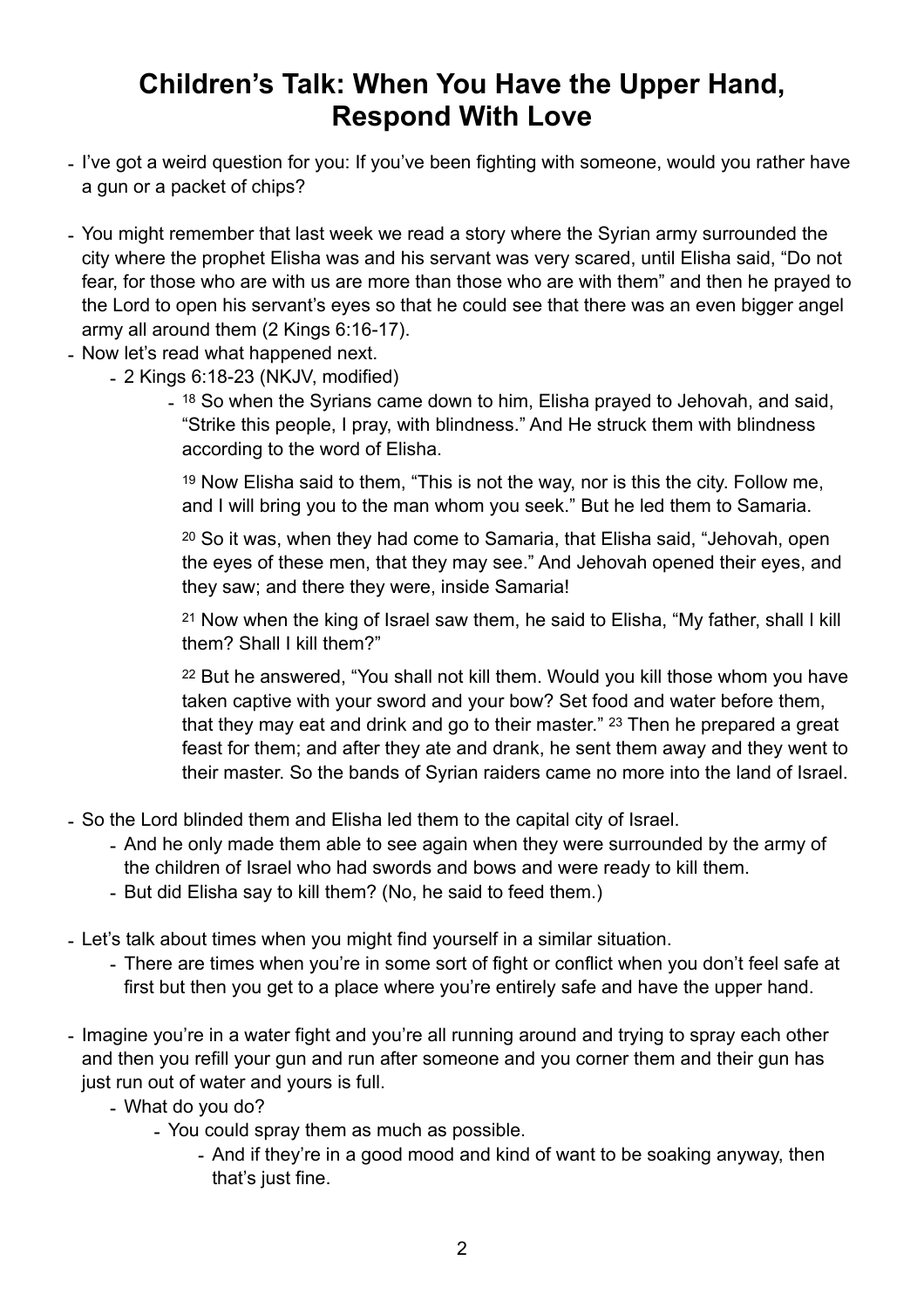- But, if you can tell that they're feeling a bit scared or frustrated that they can't fight back then maybe you give them a little chance to run away and only spray them a bit.
	- Or ask them if they would rather stop doing a water fight and do something else.
- Or you can think of a time when you get into a fight with a younger kid and you're enough bigger than them that they can't really hurt you.
	- They might be trying to but it's pretty easy for you to dodge or keep them back.
		- What do you do in that situation?
			- Punish them for trying to hurt you?
			- Make fun of them for not being able to hurt you?
			- Or say, "Hey, should we go get a snack?"
- One more example for older kids.
	- Let's imagine you were having an argument about some fact.
		- You say it's this way.
		- They say it's that way.
		- You argue for a bit.
	- And then you look it up and it becomes clear that you were right.
		- What do you do then?
			- Do you say, "See, I told you so. I was right! You were wrong!"
				- That's like the king in the story saying, "Shall I kill them? Shall I kill them?"
					- No.
			- Respond with love.
				- Change the subject.
				- Say, "Let's go get a snack."
- If you can learn to do this, you'll feel better.
	- The other person will feel better.
	- And it will be the best approach to avoiding another fight in the future.

- *Amen*.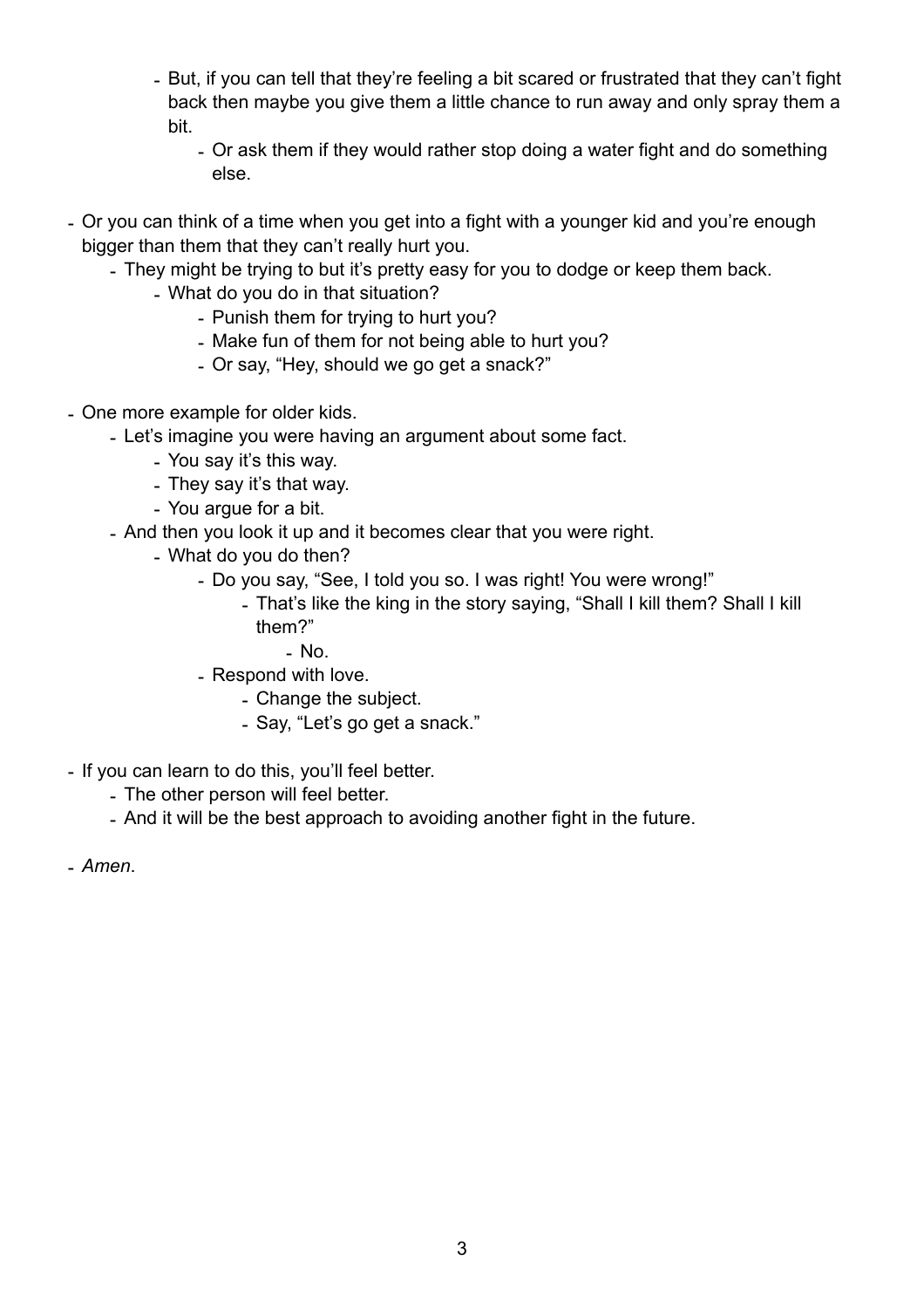# **What is the New Church? Part 2, Being Different**

#### A Sermon by Pastor Malcolm G. Smith 13 June 2021

### **Intro**

- We're doing a sermon series titled "What is the New Church?"
- Normally I would do a sermon about some of the key teachings of the New Church that distinguish the New Church from other Christian churches.
	- And sermons like that are valuable.
		- It's good to gain a clearer understanding of what makes the teachings of the New Church new.
		- It's good to be reminded of some of the core, foundational teachings of this church.
- But in this sermon I don't want to do that: I want to make the question more personal.
	- I don't want to ask, "What makes the New Church different?"; I want to ask "What about the New Church makes *you* different?"
		- Or, "How are *you* different because of the New Church?"
- Because the New Church could have all sorts of amazing new teachings in the books on the shelf but those teachings will have no impact unless there are individual people who are reading those books and thinking differently and living differently because of them.
	- So I want to talk about what it would take for an individual New Church person to get to the point where they are comfortable and confident in being different from other people in the world around them.

## **A History of Striving for Distinctiveness**

- To get into this topic I want to start with some history.
- In the early days of the New Church, in the late 1700s, just a few years after Emanuel Swedenborg's death, there were various groups of people in England reading the books published by Swedenborg.
	- And, as one historian tells it, the first big controversy among the early readers of the teachings of the New Church was about the issue of whether the New Church movement should be pursued in existing church organisations or if it should be pursued by starting a new, separate church organisation (pp.64ff *The New Church in the New World: A Study of Swedenborgianism in America* by Marguerite Beck Block. Download it for free here: [https://bit.ly/35cPWvx\)](https://bit.ly/35cPWvx)
	- There were the Non-Separatists and the Separatists.
		- The Non-Separatists believed that New Church teachings could bring about a rebirth of spirituality in the existing church organisations.
		- The Separatists believed that the only way to build and protect the New Church was to create an entirely new and separate church organisation.
		- Our congregation down here in South Africa exists in the form that it does today as a result of that separatist movement.
- In the late 1700s, the teachings of the New Church and the New Church movement spread to the United States and gradually various congregations and groups developed and were part of an umbrella organisation known as "The General Convention of the New Jerusalem in the United States of America".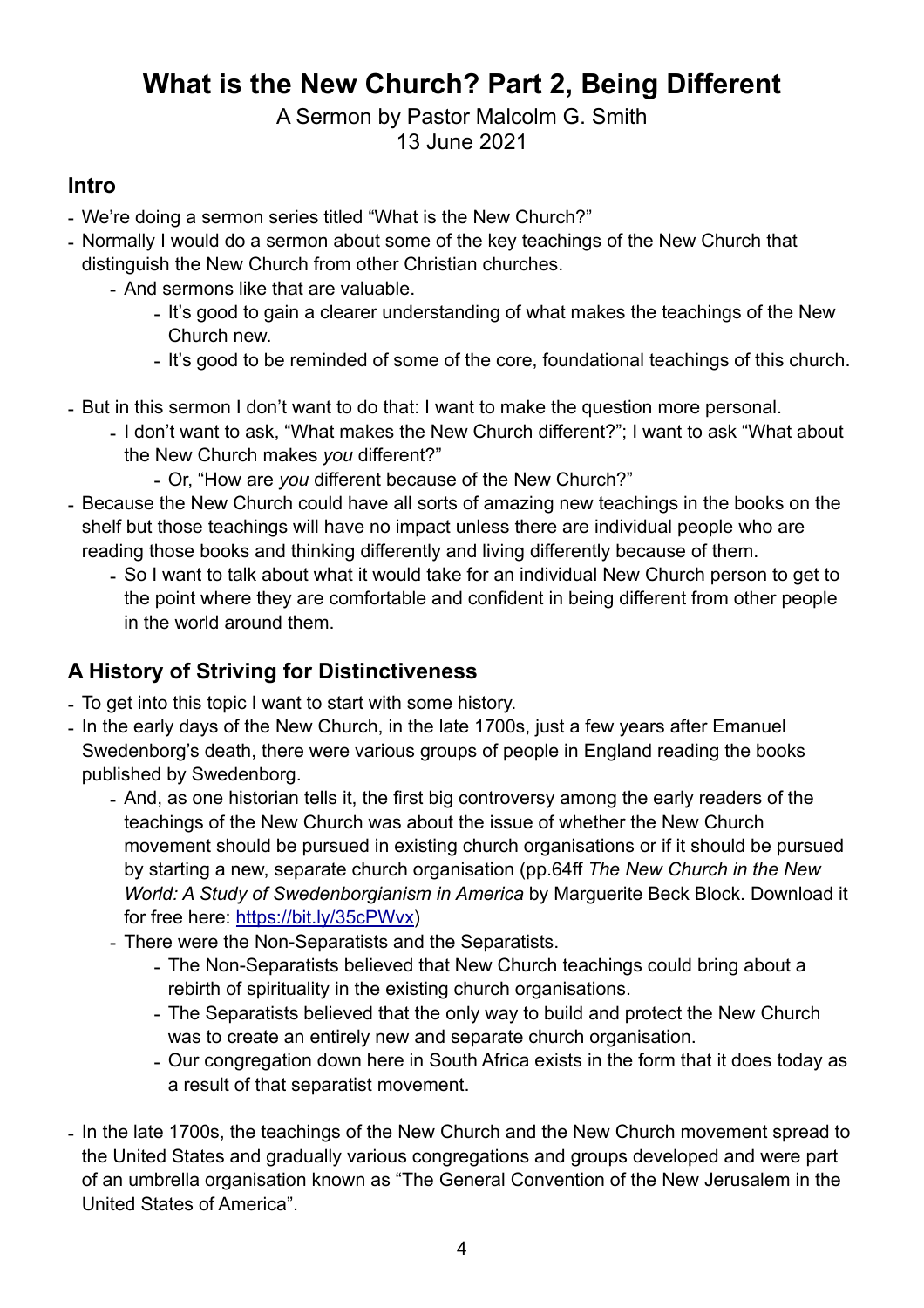- Within that organisation there was a whole range of different understandings of what the books written by Swedenborg were and how they should be interpreted and applied.
- There was a group within the General Convention that came to be known as "The Academy Movement".
	- The thinking of this group had been influenced by the thinking of the separatists from England.
	- They had a vision of living in a world where every thing that they thought about and did was informed and guided by the teachings of the New Church.
	- The core principles of this Academy Movement were
		- that every word of the theological writings of Emanuel Swedenborg was Divine revelation
		- and that the New Church was distinct from "the Old Church"
		- And from those foundational ideas they also had other principles
			- Like that New Church people should have a distinct and exclusive social life
			- and that New Church people should be raising their children with distinctive New Church education.
			- (See pp.205ff of *The New Church in the New World*.)
- This Academy Movement group broke away from the General Convention in the late 1800s and eventually became the organisation known as the General Church of the New Jerusalem.
- That same debate about those Academy principles that was happening in America also took place among some British readers of the teachings of the New Church who had settled in Durban, South Africa.
	- These South African New Church people eventually decided to join the General Church and, in 1919, the bishop of the General Church travelled to South Africa to officially receive that group as a congregation fo the General Church.
	- We're now known as New Church Westville but the official name of our organisation is still "The Durban Society of the General Church of the New Jerusalem".
- So that's how we got here.
	- We are descendants of a separatist movement within readers of the teachings of the New Church, emphasising the importance of distinctiveness, education, and the belief that the teachings of the New Church are divine revelation.
- With a history like that, it makes sense that we—especially people who grew up in the New Church—have this sense that it's important for New Church people to be different from other people.
	- And there can be this odd combination of pride and embarrassment to be part of the New Church.
		- "Yeah, we're the New Church!"
		- And "Yeah, we're kinda weird."

## **Where Do Your Opinions Come From?**

- Over the years, readers of the teachings of the New Church have been different from the general population in a whole variety of ways.
	- In re-reading some of the history I was reminded that there have been readers of the teachings of the New Church who have believed strongly in vegetarianism; others believed in complete abstinence from alcohol; other in complete abstinence from sex; others believed that it was very important to learn some Ancient Hebrew; others have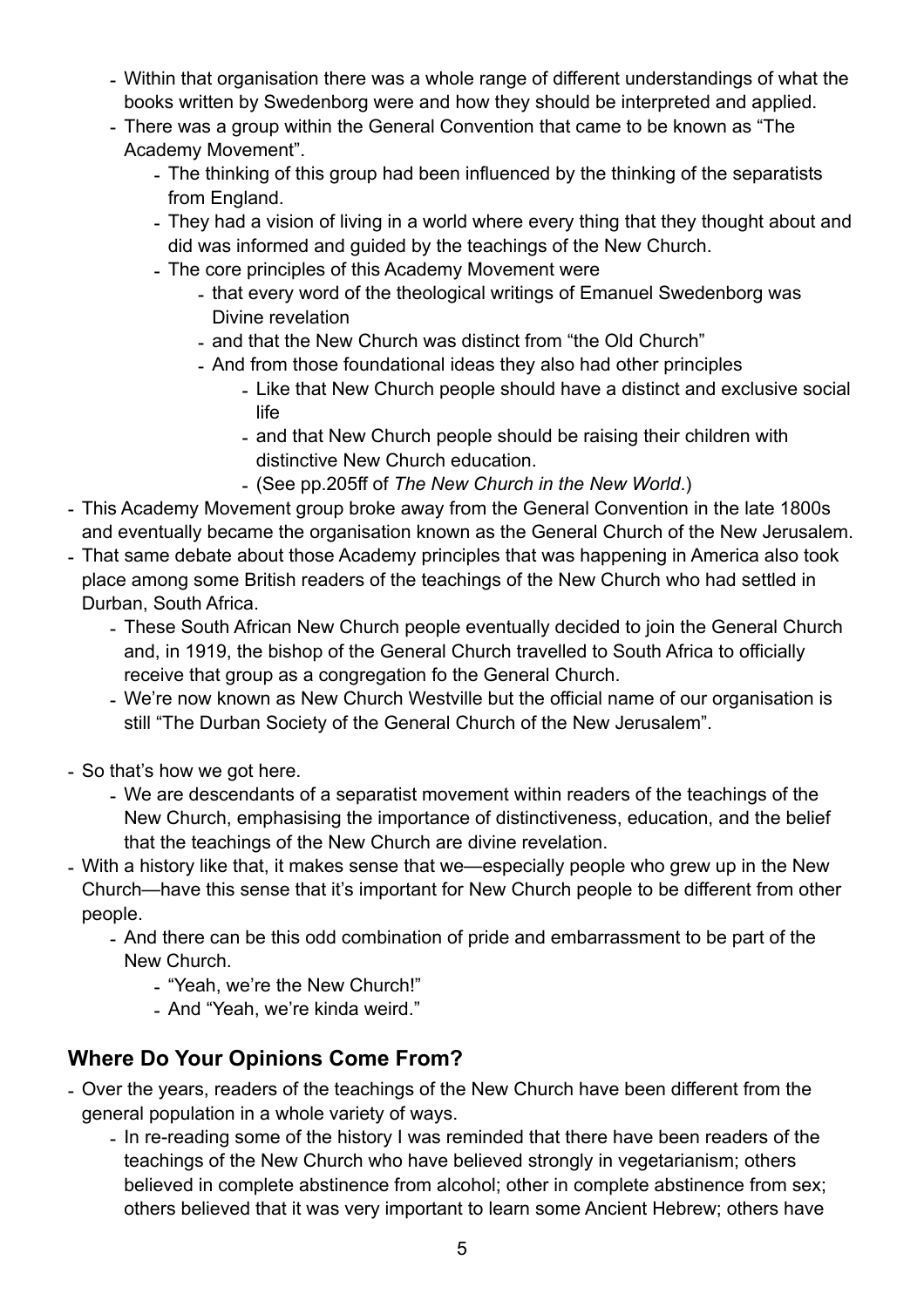believed in no sex before marriage; others have believed that any form of birth control is an abomination.

- Now, I would guess that you have a range of responses to those various conclusions that New Church people have come to.
	- You might agree with some of them and strongly disagree with some of them. - That's certainly the response that I have.
- So you have opinions about these things—about vegetarianism, about alcohol, about birth control—but what are those opinions based on?
	- Have you studied what the Bible and the teachings of the New Church have to say on those topics and come to your conclusions because of that?
		- Or maybe has it not even occurred to you to think about what the Lord's Word might teach about those topics?
- My point is not to make you feel bad about this reality; it's unavoidable.
	- We all are going to have many, many opinions and things that we believe that we have never really examined properly.
		- It's definitely true for me too.
			- There are plenty of topics that I have opinions about—even strong opinions but they're not based on what the Lord's Word says or thinking that I've done for myself but they're just the opinions that I have or they're just based on what my parents or other people have told me.
- And so what should we do to improve this situation?
- Here, I want to share some passages with you from the teachings of the New Church.
	- *-* The first one is talking about how we can be in a mindset where we just confirm
		- whatever beliefs serve our selfish purposes but the Lord can help us to get beyond that. *- True Christianity* §758
			- *-* If our rational faculty is earthly in nature, it is capable of supporting any notion it wishes to. It is capable of giving support equally to something false and to something true. ….

If our rational faculty is spiritual in nature, though, it is quite the opposite. How do we develop spiritual rationality? We turn to the Lord and he gives us a love for what is true.

- This next passage is talking about how each of us needs a body of teaching to be able to understand the Lord's Word and be enlightened by the Lord through it.
	- *Sacred Scripture* §59
		- The first task [of people who seek enlightenment when they read the Word] is to put together a body of teaching for themselves from the literal meaning of the Word. That is how they light a lamp in order to go further. Once they have put together a body of teaching and lit the lamp, they see the Word in the light of that lamp.

However, people who have not put together a body of teaching for themselves first look to see whether the theological perspective offered by others and generally accepted does in fact agree with the Word; and they accept what agrees and dissent from what does not. That is how they form their body of teaching, and through their body of teaching, their faith.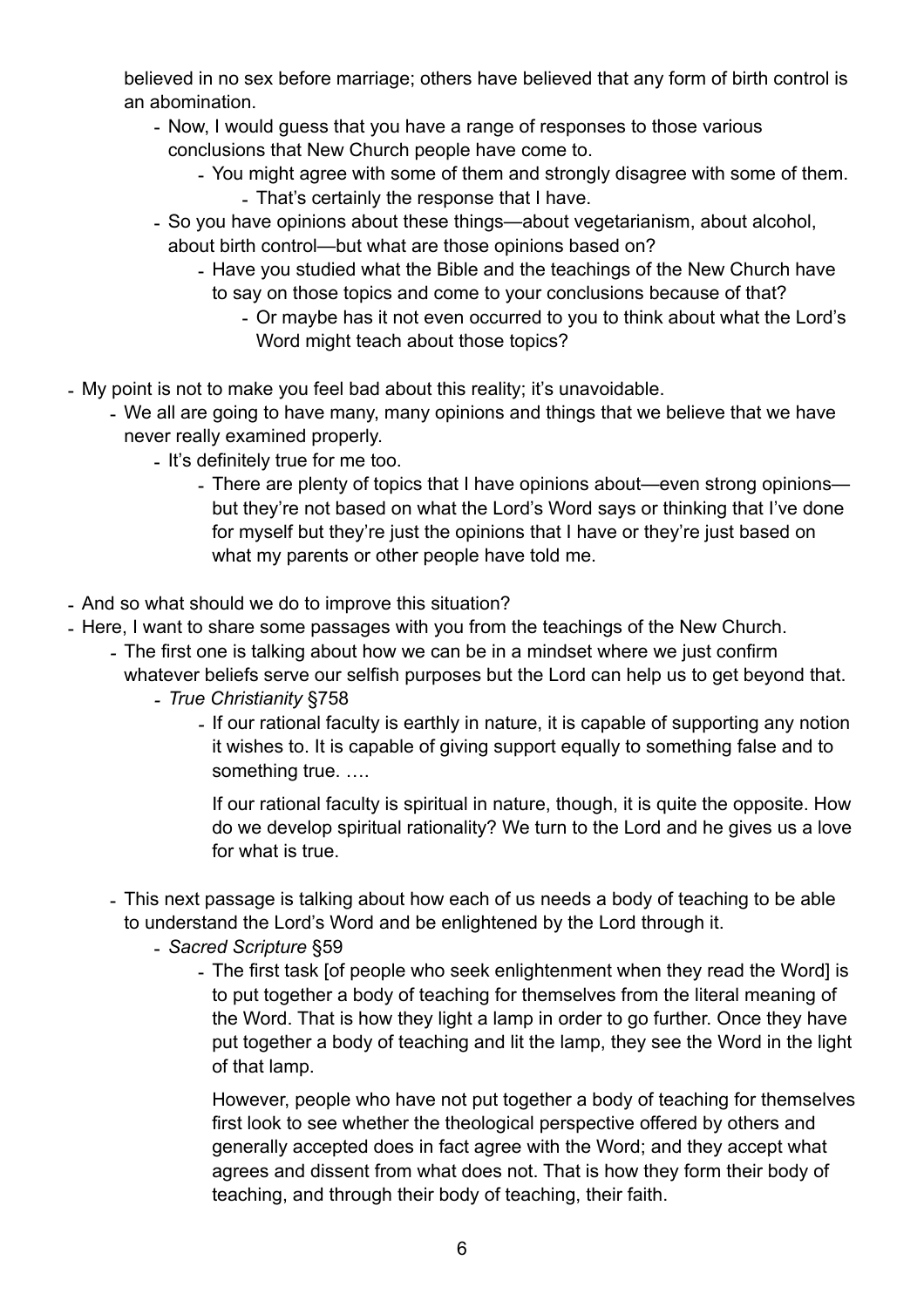- So, we need to take what other people have told us and examine it critically to see whether it actually does fit with what the Lord teaches in His Word.
	- And then accept or reject things based on that.
- That process of questioning what other people have told us and thinking critically about it takes time but it does very useful things.
	- Listen to this passage talking about the value of doubt:
		- *- Secrets of Heaven* §7298:2
			- *-* [I]t should be recognised that it is in accordance with the laws of order that no one should become convinced of the truth instantaneously, that is, should instantaneously be made so sure of the truth that he is left in no doubt at all about it. The reason for this is that when truth is impressed on a person in that kind of way, he becomes so fully convinced of it that it cannot be broadened in any way or qualified in any way. Truth like this is represented in the next life as that which is hard, not allowing good into itself to make it pliable.

This goes to explain why in the next life as soon as some truth is presented through plain experience to good spirits, some opposing idea giving rise to doubt is presented. In this way they are led to think and ponder over whether it is indeed a truth, gather reasons in support of it, and so introduce that truth into their minds by the use of reason. This enables their spiritual vision in respect of that truth to be broadened, seeing even into the ideas that are opposed to it. They therefore see and perceive with their understanding every characteristic of the truth, and from this are able to let in the influences coming from heaven as the situation demands; for truths take varying forms as dictated by circumstances.

- *-* There is no substitute for thinking things through for ourselves.
	- *-* When we believe something—or think that we believe something—because someone else has told us that this is the truth then that idea or belief is rigid and inflexible.
	- *-* If we want to really be able to use those ideas then we need to do the work of questioning and putting things together for ourselves.
		- *-* We will have things that we want to believe and things that we don't want to believe.
		- *-* But we need to try to not jump to conclusions too quickly but instead take the time to really think things through.
	- *-* We can talk to other people and read other people's arguments and sometimes they can put things in a way that makes things finally click for us.
	- *-* But we need to put the effort in.
		- *-* And the benefit of this work is that we end up with a truly developed, flexible, applicable, nuanced understanding of the subject.
		- *-* And we can also emerge from this process with something that we truly believe for ourselves and are willing to take a stand for, if necessary.
		- *-* We become willing to be different.
- *-* This is why I didn't want to have this sermon be me telling you how you should be different as a New Church person.
	- *-* I do believe that if you really take the teachings of the New Church to heart you will be different.
	- *-* But there is no substitute for you engaging with the teachings for yourself.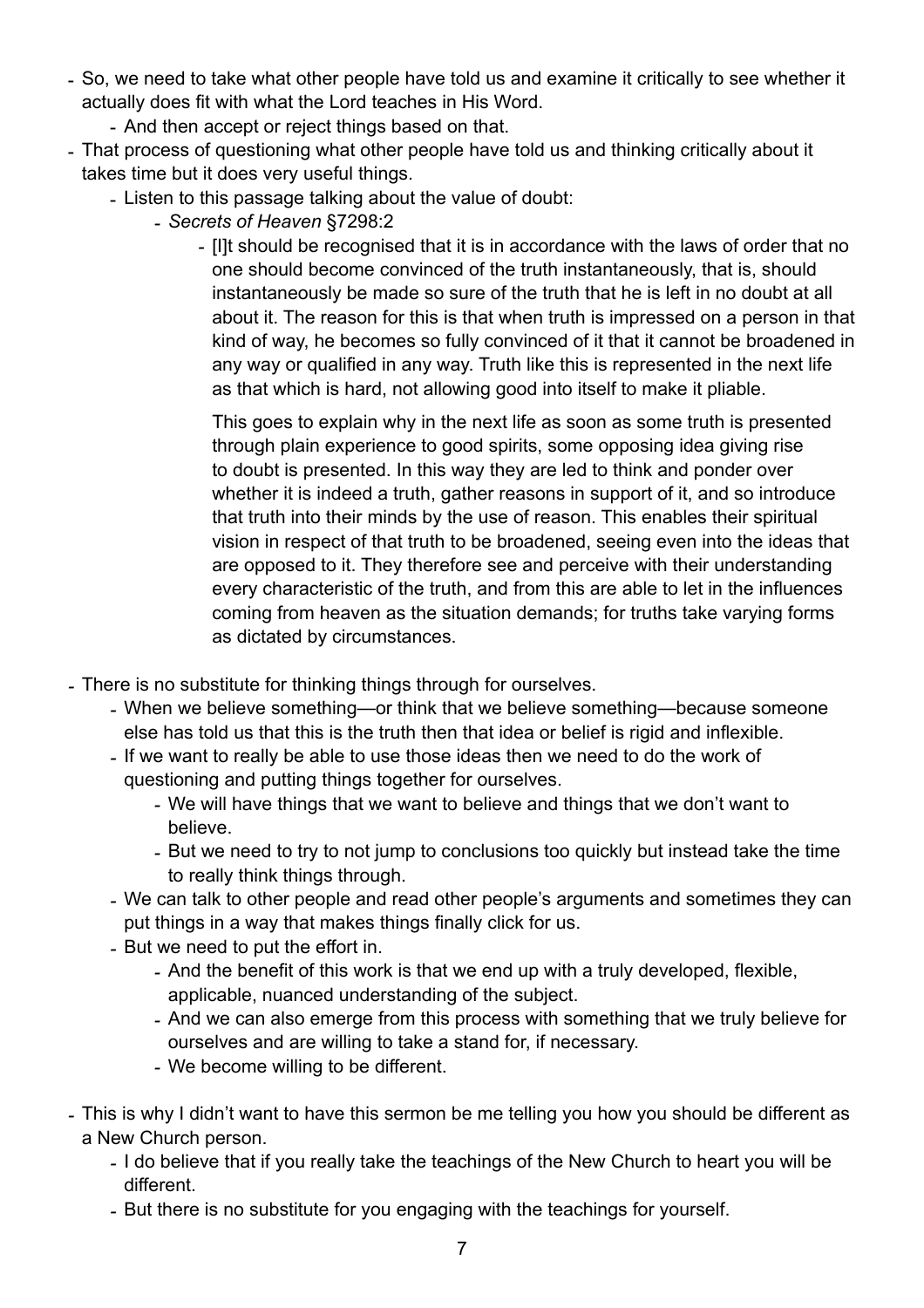- *-* That's how those people in the early days of the New Church came to their conclusions about how they should be living and what they should be believing.
	- *-* It wouldn't work for us to try to adopt their principles and interpretations unquestioningly.
	- *-* We need to think about the issues for ourselves; we need to read the passages; discuss the arguments; consider the implications and applications, *etc*.

### **"As for me and my house, we will serve the LORD."**

- *-* At the end of his life, just before he died, Joshua spoke for Jehovah to the Children of Israel one last time.
- *-* Joshua starts by reminding them that their ancestors used to worship other gods than Jehovah.
	- *-* And that then Jehovah called Abram to leave his home and the gods of his father and come to Canaan to serve Jehovah.
- *-* And then He summarises the Exodus from Egypt and the whole conquest of the land of Canaan that they had just completed.
- *-* And then Jehovah says this to the people:
	- *-* Joshua 24:13 (NKJV, modified)
		- *-* 13 "I have given you a land for which you did not labour, and cities which you did not build, and you dwell in them; you eat of the vineyards and olive groves which you did not plant."
			- *-* In their case they were benefitting from the cities and vineyards of the enemies that they had just conquered.
			- *-* In our case we are recipients of a rich wealth of teachings from the Lord and the sincere efforts of New Church people in previous generations to grow and spread the New Church.
				- *-* We have been given a land for which we did not labour and we live in the cities of doctrinal teachings that we did not build.
- *-* Joshua continues:
	- *-* Joshua 24:14-15 (NKJV, modified)
		- *-* 14 "Now therefore, fear Jehovah, serve Him in sincerity and in truth, and put away the gods which your fathers served on the other side of the River and in Egypt. Serve Jehovah! 15 And if it seems evil to you to serve Jehovah, choose for yourselves this day whom you will serve, whether the gods which your fathers served that were on the other side of the River, or the gods of the Amorites, in whose land you dwell. But as for me and my house, we will serve Jehovah."
- *-* You get to decide which god you will serve.
- *-* You can serve the gods which your fathers served.
	- *-* You can try to adopt the beliefs and practices of previous generations without thinking about them.
- *-* Or you can serve the gods of the land and culture that you're living in.
	- *-* There are many gods that are worshipped in the culture around us.
		- *-* Gods of material success and reputation; gods of power; gods of selfishness.
		- *-* Gods that tell us that we are the ones who should get to determine what is right and wrong.